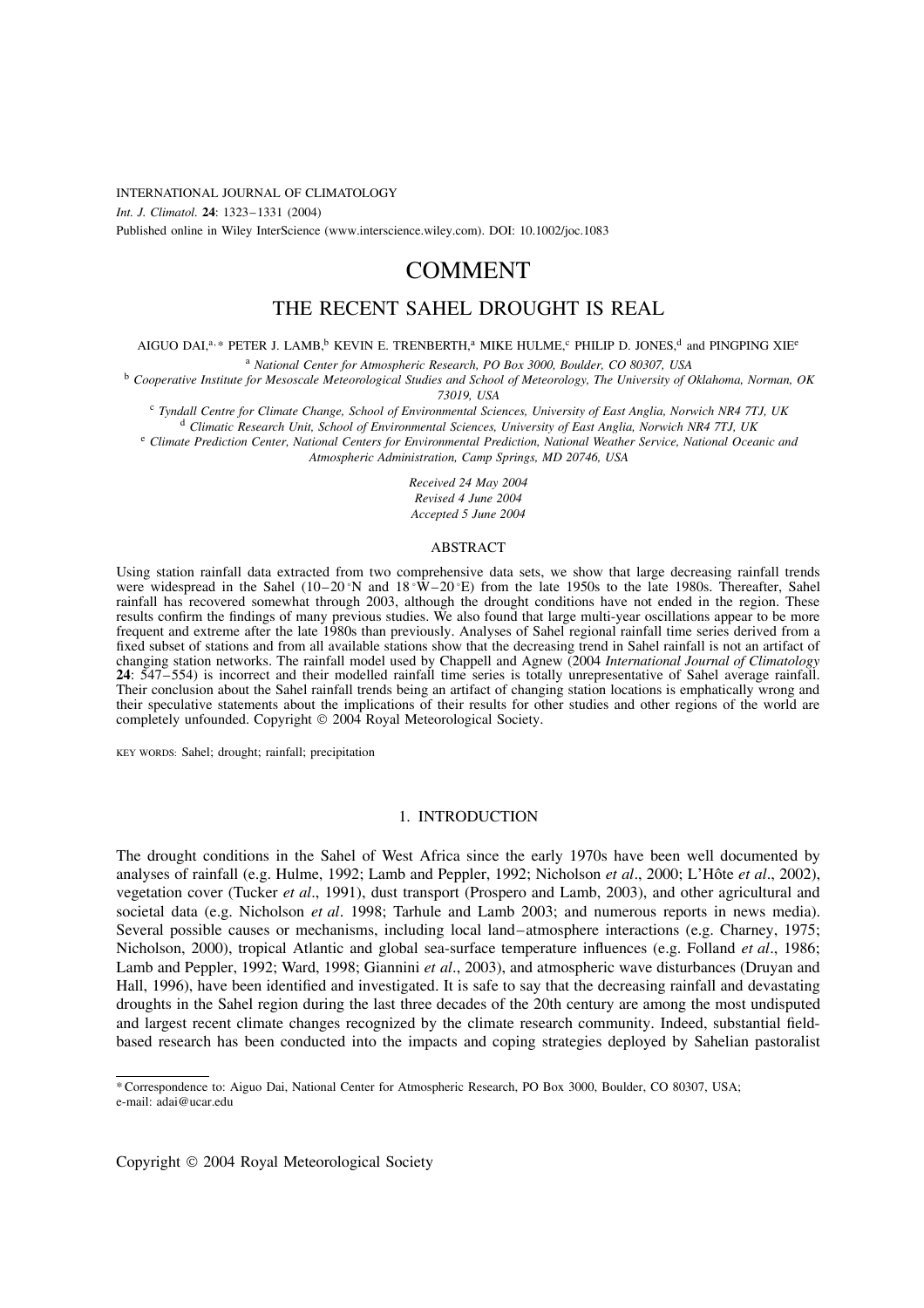communities in response to their deteriorating natural resource base (e.g. Mortimore and Adams, 2001; Tarhule and Lamb, 2003).

We were, therefore, very surprised to read the paper by Chappell and Agnew (2004) published in a recent issue of the *International Journal of Climatology*, in which they 'suggested that the perceived drying trend in the Sahel was an artifact of the crude statistical aggregation of the data and historical changes in the climate station networks'. Based on this finding, they 'question(ed) the validity of the hypotheses and speculations for the causes of the drying trend (in the region) and its effects on global climate change'. Furthermore, they concluded that their results 'also increased the likelihood that changes over time in other regional and global climate station networks have influenced the performance and interpretation of global climate models'. They suggested that all prior climate data analyses and 'Research decisions and model optimizations/validations should be re-evaluated in light of these corrected data'.

These are very serious claims that would have very profound and comprehensive implications for climate research, if they were correct. However, as we show below, there is absolutely no basis for these claims: the Chappell and Agnew (2004) study is seriously flawed in its methodology and interpretations. The methods that Chappell and Agnew (2004) assume that researchers widely use to estimate regional rainfall when station numbers and distribution vary have not been used in most published literature on climate change and variability; therefore, their conclusions are simply wrong.

## 2. FLAWS IN CHAPPELL AND AGNEW (2004)

We begin with a brief summary of exactly what Chappell and Agnew (2004) did and how they came to their conclusions. In essence, they modelled proxy June–September rainfall in the Sahel (defined as the land region 10–20 °N and 20 °W–20 °E in their paper) as a function of the number of stations in the western and eastern sectors of the region. By choosing the longitude boundary between the two sub-regions at  $6°W$ , they were able to simulate a downward trend in this station-number-predicted rainfall that accounted for 87% of the variation in their station rainfall data. They considered this trend as artificial, arising entirely due to trends in the station numbers within the western and eastern Sahel regions, and therefore removed it from the station data. The implicit assumption is that the changes in the station network had the same effect on the observed regional rainfall as on their modelled rainfall. Their 'corrected' rainfall data did not show any statistically significant trends for the period (1931–90) examined, although a decreasing trend is still evident from the mid-1950s to the mid-1980s. Based on these data, they made the conclusions mentioned above.

Prudent researchers would review carefully previously published studies and perform additional analyses of the data before making such wide-reaching conclusions, especially when they are in direct conflict with a large body of earlier studies, including those analyses of rainfall trends at fixed stations (e.g. Lamb and Peppler, 1992; Nicholson et al., 2000; L'Hôte et al., 2002). For example, Lamb's index (Tarhule and Lamb, 2003; also see Figure 3(b)) has used the same 20 Sahelian stations since it was first developed in the mid-1970s; exactly half of those stations are west/east of the 6 °W boundary used by Chappell and Agnew (2004), and only 13 station-years out of 1220 during 1941–2001 had missing data. However, Chappell and Agnew (2004) ignored most prior studies of Sahel rainfall data and came to their conclusions without any additional analyses of the station data. As we show below, some simple tests of their modelling results would have revealed many serious flaws in Chappell and Agnew (2004) that eventually led them to make those unsupportable conclusions and speculations.

For example, in section 2 and other parts of their paper, Chappell and Agnew (2004) assumed that Sahel regional rainfall values have traditionally been calculated using the simple arithmetic mean of all available station data within the region, whereas in fact they have generally been derived as normalized station rainfall time series (e.g. by standard deviation (SD)) using area-weighted averaging (e.g. Lamb and Peppler, 1992; Rowell *et al*., 1995; Nicholson *et al*., 2000). The normalization, combined with the area-weighted averaging, minimizes the impact of varying station networks on the regional time series in a region with a large precipitation gradient, like the Sahel (Jones and Hulme, 1996). Averaging anomalies across spatial data gaps is preferred because of higher spatial correlation of anomalies compared with absolute rainfall values, which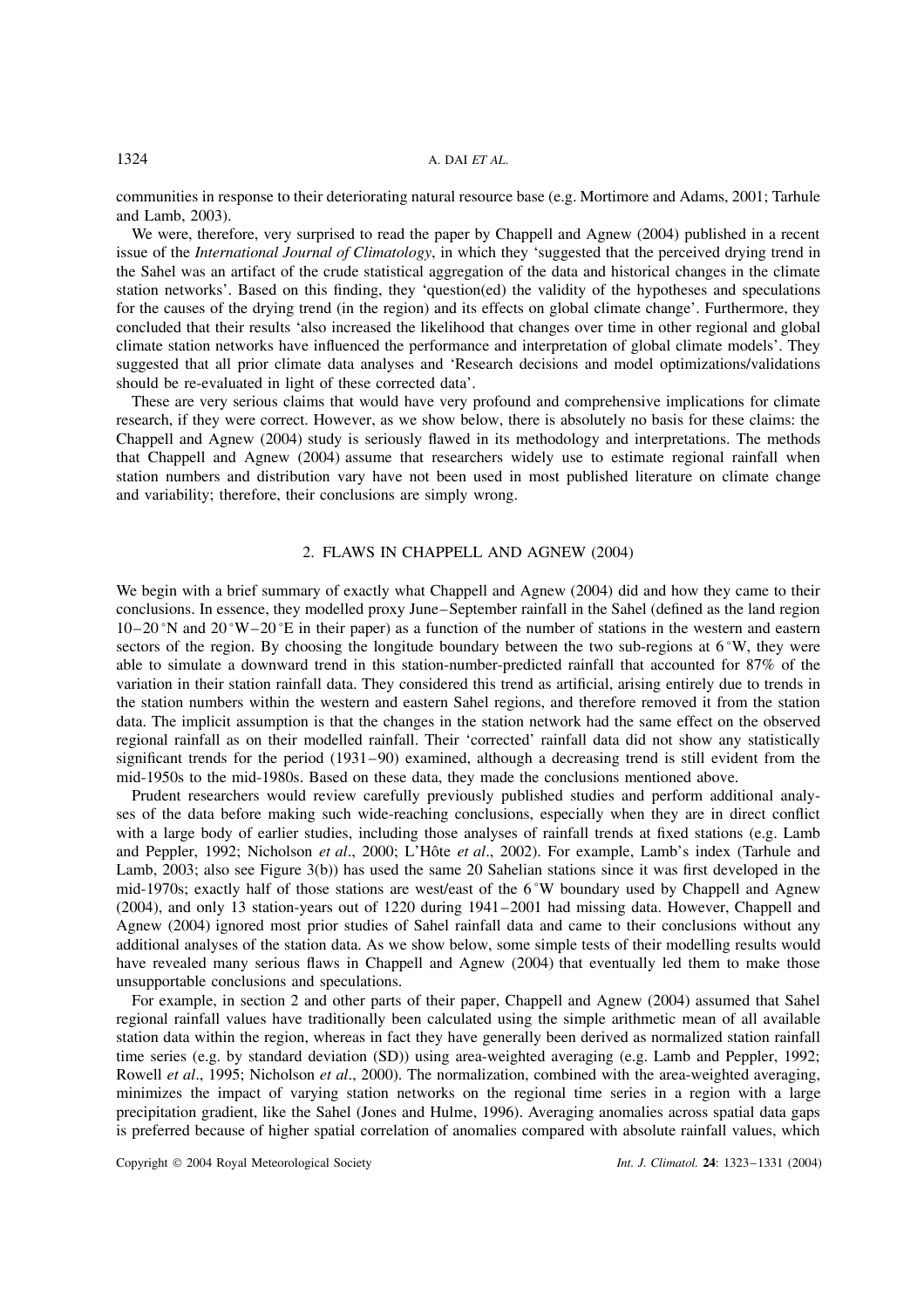#### RECENT SAHEL DROUGHT 1325

include stationary spatial variations associated with topography and location (Dai *et al*., 1997). For almost normally distributed variables with spatially comparable SD, such as monthly temperature, spatially averaging deviations from a climatological mean is adequate. However, for variables with large spatial variations in SD, such as monthly rainfall in the Sahel, normalizing the deviations (e.g. by SD) before averaging is necessary in order to reduce regional biases towards areas with large SD. In fact, Katz and Glantz (1986) found that the claim that the Sahel had recently experienced a long run of relatively dry years did not appear to be sensitive to the exact form of index used. Area weighting is also necessary for reducing the regional biases arising from uneven distributions of the stations (e.g. Dai *et al*., 1997). This originates from the generic definition of the mean  $\overline{V}$  of a given variable *V* over an area *A*, which is the areal integral of the variable over the domain divided by the area of the domain:

$$
\overline{V} = \frac{1}{A} \int_A V \, \mathrm{d}A
$$

To our knowledge, all published regional, hemispheric, and global time series of temperature (e.g. Hansen and Lebedeff, 1987; Folland *et al*., 2001; Jones and Moberg, 2003) and precipitation (e.g. Dai *et al*., 1997; New *et al*., 2001) are based on area-weighted averages.

Based on the above false perception, Chappell and Agnew (2004) devised a proxy of Sahel regional mean rainfall  $\overline{w}(t)$  for year *t* based on time series of station numbers in the western  $(n_a(t))$  and eastern  $(n_b(t))$ part of the Sahel as follows:

$$
\overline{w}(t) = \frac{\overline{a} \; n_a(t) + \overline{b} \; n_b(t)}{n_a(t) + n_b(t)}
$$

where  $\bar{a}$  and  $\bar{b}$  were considered, respectively, as the regional mean rainfall for the western (*a*) and eastern (*b*) Sahel. A fundamental error in this model is that the weighting factors  $n_a(t)$  and  $n_b(t)$  should be the areas of the two sub-Sahel regions, not the station numbers. The problem with the station-number weighting is illustrated in the following example. Suppose region *a* has only one station whose mean rainfall happens to be the same as region *a*'s mean, and region *b* has 99 stations, but their areas are the same, then this model gives  $\overline{w} = 0.01 \overline{a} + 0.99 \overline{b}$  instead of the correct formula of  $\overline{w} = 0.5(\overline{a} + \overline{b})$ . The incorrect estimate for region  $(a + b)$  is severely biased towards region *b*. In contrast, the area weighting would work correctly.

Another serious error in Chappell and Agnew's (2004) rainfall model  $(\overline{w}(t))$  is that they used constant mean rainfall  $(\overline{a}$  and  $\overline{b})$  for the two sub-regions to estimate Sahel rainfall for individual years. This does not make sense, as the mean rainfall amounts for regions *a* and *b* vary from year to year. In a correct model, temporal variations in Sahel rainfall should come from temporal variations in the regional mean rainfall for the two sub-regions, not from their number of stations.

Starting with an ill-formulated rainfall model, the Chappell and Agnew (2004) made another serious mistake by estimating constants  $\overline{a}$  and  $\overline{b}$  through fitting  $\overline{w}(t)$  to observed Sahel rainfall time series using nonlinear least squares, which in general do not ensure that  $\overline{a}$  and  $\overline{b}$  represent mean rainfall for the two sub-regions. Indeed, their estimates of these two constants  $(\overline{a} = 973 \text{ mm}, \overline{b} = 142 \text{ mm})$  are nowhere near the actual mean rainfall (565 mm and 382 mm; see below). By using values that are too large for  $\overline{a}$  and too small for  $\overline{b}$ , their model overestimated the effect of the decreasing station numbers in the western Sahel and underestimated the effect of the increasing station numbers in the eastern Sahel, resulting in a generally downward trend, even from 1931 to 1968, when station rainfall data showed little such downward trend.

Any one of these severe errors makes Chappell and Agnew's (2004) rainfall model irrelevant to Sahel rainfall, let alone Chappell and Agnew's (2004) combination of them all. The fact that their model produced a good match to Sahel rainfall data is a direct result of the least-squares fitting, but nothing else. There are many combinations of various functions that can produce good matches to the Sahel rainfall time series. For example, if we replace  $n_a(t)$  and  $n_b(t)$  by functions of time, namely  $n_a(t) = n_b(t) = 1$  for  $t < 1968$ , and  $n_a(t) = 1 + t'$  and  $n_b(t) = 1 - t'$  for  $t \ge 1968$ , where  $t' = t - 1968$ , then the model becomes  $\overline{w}(t) = (\overline{a} + \overline{b})/2$  for  $t < 1968$ , and  $\overline{w}(t) = [(\overline{a} + \overline{b})/2] + [t'(\overline{a} - \overline{b})/2]$  for  $t \ge 1968$ . If we set  $(\overline{a} + \overline{b})/2$ equal to the mean Sahel precipitation of 1931–67 and  $(\overline{a} - \overline{b})/2$  equal to the slope of 1968–90 Sahel rainfall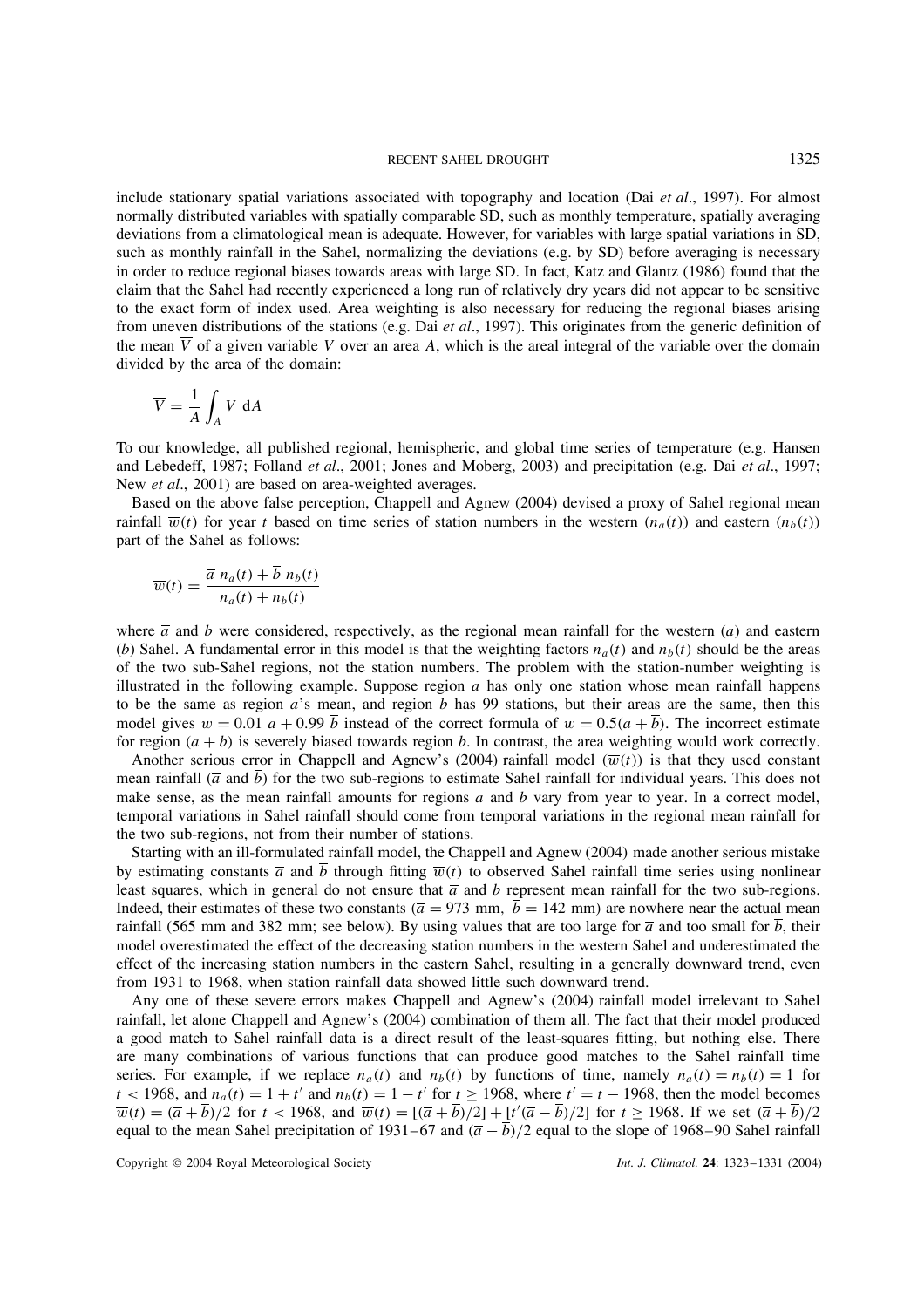time series (see Figure 1(b)), then these functions produce a much better fit than Chappell and Agnew's (2004) model to the Sahel rainfall data. Does this suggest that the decreasing Sahel rainfall since the late 1960s is an artifact arising from changes in the calendar year? Obviously not!

Consequently, their 'corrected' rainfall data are irrelevant to real Sahel rainfall. Real downward trends exist in Sahel rainfall and they have been discussed in many previous studies. All of the conclusions and speculations of Chappell and Agnew (2004) are both completely wrong and unfounded. We emphasize that, even if the modelled rainfall of Chappell and Agnew (2004) were a reasonable proxy of Sahel rainfall, their results would still have few implications for previously published analyses of Sahel rainfall because the effects of changing station networks were excluded from or minimized in earlier studies.

## 3. ANALYSIS OF SAHEL RAINFALL DATA

#### *3.1. Effects of changing station networks*

The potential effects of changes in station networks and other nonclimatic inhomogeneities in historical records of temperature and precipitation have long been recognized and investigated (e.g. Mitchell *et al*., 1966; Hansen and Lebedeff, 1987; Groisman *et al*., 1991; Jones and Hulme, 1996; Folland *et al*., 2001). For example, Dai *et al*. (1997) showed that nonclimatic changes in station records of precipitation are unlikely to be significant for the majority of global stations, and that sampling the data using station networks that existed in 1900 and 1930 resulted in global and hemispheric precipitation time series fairly similar to those derived using all available stations. A similar analysis (termed 'frozen' grids) was conducted for hemispheric and global temperature averages by Jones *et al*. (1986) with the same conclusion: namely that the network available in 1900 results in temperature time series similar to the full sample, particularly with respect to long-term trends. Folland *et al*. (2001) go one step further and give estimates of the total uncertainty in global temperature and its trends, including the effects of time-varying data coverage and other causes of uncertainty.

For the Sahel, the total number of rain-gauge stations has been decreasing since the early 1970s (Hulme, 1992), and this may well be one of the devastating impacts of the persistent drought itself in the region. However, one can easily verify whether the decreasing trend in the number of stations is a cause of the trend in the Sahel regional rainfall time series by, for example, looking at trends at fixed stations (e.g. Nicholson *et al.*, 2000; L'Hôte *et al.* 2002), or analysing a subset of fixed stations with nearly continuous rainfall data, as we do here.

We extracted Sahel rainfall monthly data from the updated Global Historical Climatology Network version-2 (GHCN2; Peterson and Vose, 1997) and the Climate Anomaly Monitoring System (CAMS; Chen *et al*., 2002) data sets. Of the 195 stations in these data sets within the Sahel region  $10-20^\circ N$  and  $20^\circ W-20^\circ E$ , 89 stations have continuous or nearly continuous (i.e. total data gaps less than a few years) monthly rainfall totals for June–September months from 1931 to 1986. Figure 1(a) shows the linear trends of June–September rainfall during 1931–86 calculated at these 89 stations after the trends were averaged within each  $1^\circ \times 1^\circ$  grid box to facilitate display. Decreasing rainfall trends are widespread in the Sahel, with larger magnitudes in the west, where the mean June–September rainfall is also higher. We also gridded the station data onto a  $2.5^{\circ} \times 2.5^{\circ}$ grid (results similar on a 1° × 1° grid) using the inverse distance-weighted scheme of Dai *et al*. (1997), and then derived area-weighted regional averages of June–September rainfall for the Sahel (Figure 1(b)). The Sahel rainfall time series derived using the 89 stations versus all stations does not differ substantially, and both show large decreases after the late 1950s (Figure 1(b)). Using the gridded rainfall from all 195 stations, the area-weighted long-term (1931–90) mean June–September rainfall is 565 mm for the west (west of  $6 \degree W$ ) and 382 mm for the east Sahel region. These results are consistent with earlier studies (e.g. Nicholson *et al*. 2000; Tarhule and Lamb, 2003) and show that the decreasing trends in Sahel regional rainfall are not an artifact of changing station networks; using all existing stations (as in most previous analyses) does *not* result in artificial trends associated with changes in station numbers or locations.

#### *3.2. Updated Sahel rainfall time series: 1920–2003*

Here, we also provide updated time series of Sahelian rainfall based on the GHCN2 and CAMS data sets. Most of the annual rainfall occurs from April to October in the Sahel, thus we consider the April–October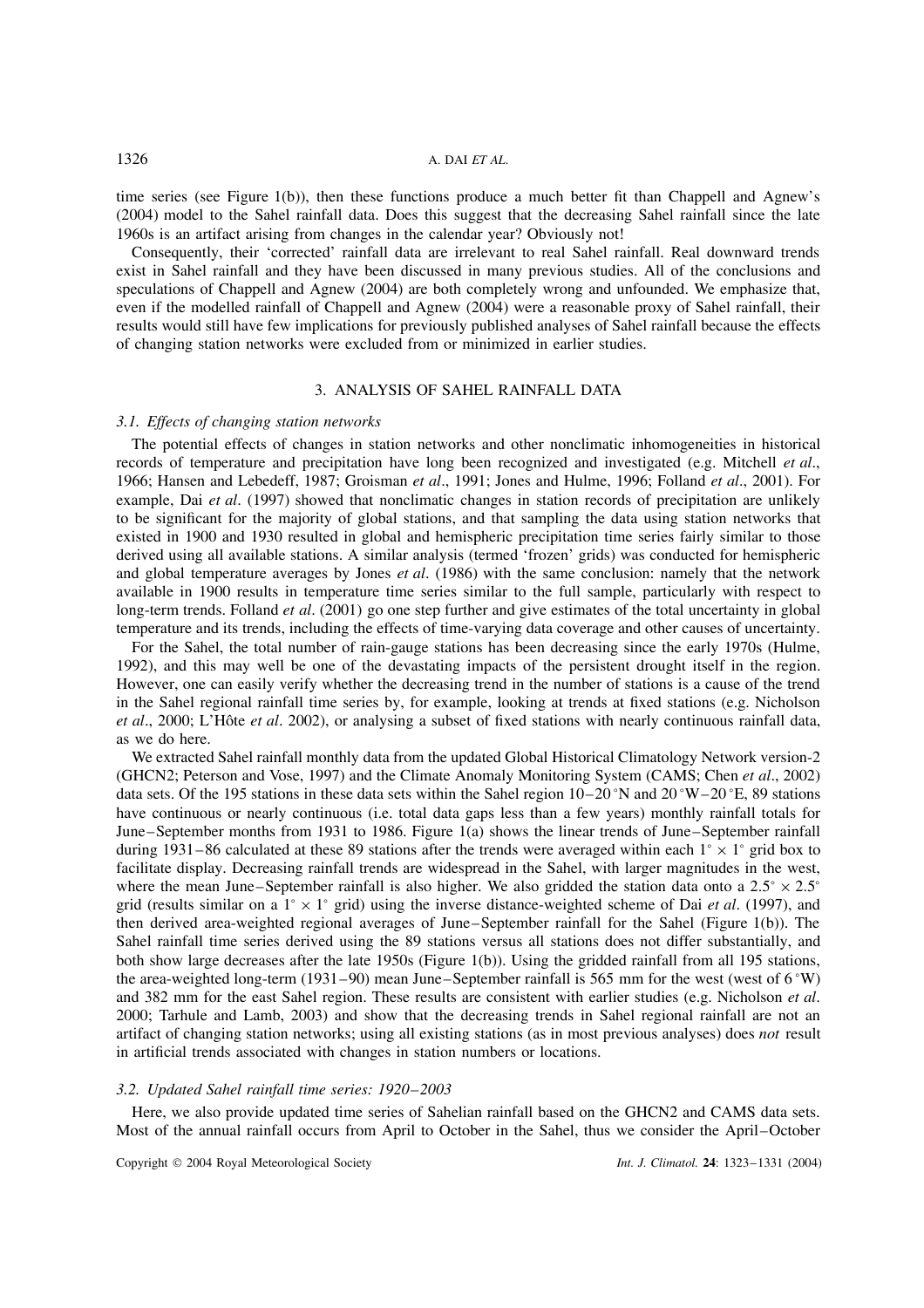

Figure 1. (a) Distribution of the 89 rain-gauge stations (big dots) with continuous or nearly continuous data from 1931 to 1986, and the other stations (small dots) of the 195 stations included in the GHCN2 and CAMS datasets. The shades of grey indicate the linear trend (mm/decade) of June–September rainfall during 1931–86 calculated using the data from the 89 stations. (b) Area-weighted regional mean June–September rainfall for the Sahel region shown in (a) derived based on the 89 stations (dashed line) and all the available stations (solid line)

rainfall totals, as in the Lamb index (Tarhule and Lamb, 2003). In these data sets, there were only 5–24 stations for years within 1900–19; thereafter, the spatial sampling is fairly good (Figure 2), with the total number of stations ranging from 27 (in 2001) to 190 (in 1970) (Figure 3(a)). We gridded both the un-normalized station anomaly (in millimetres) and normalized anomaly (in SD units) and then averaged them using areaweighting to derive Sahel regional rainfall time series. Figure 3(b) shows that the time series derived from the two anomalies co-vary closely  $(r = 0.99)$ . Also shown in Figure 3(b) is the Lamb Sahel rainfall index (Tarhule and Lamb, 2003) derived by averaging the normalized time series from 20 fixed stations fairly evenly distributed west of 10 °E. The Lamb index does not differ substantially from our estimates based on more stations  $(r = 0.95)$ . The negative anomalies around 1972–73 and 1983–84 are lower for the un-normalized time series than the normalized indices; otherwise, these Sahelian rainfall estimates match each other closely. This again confirms that the recent drought conditions in the Sahel since ∼1970 are real.

Figure 3(b) shows that Sahel rainfall reached a minimum of ∼170 mm below the long-term (1920–2003) mean of ∼506 mm in 1983–84 following the major El Niño–southern oscillation (ENSO) event in 1982–83.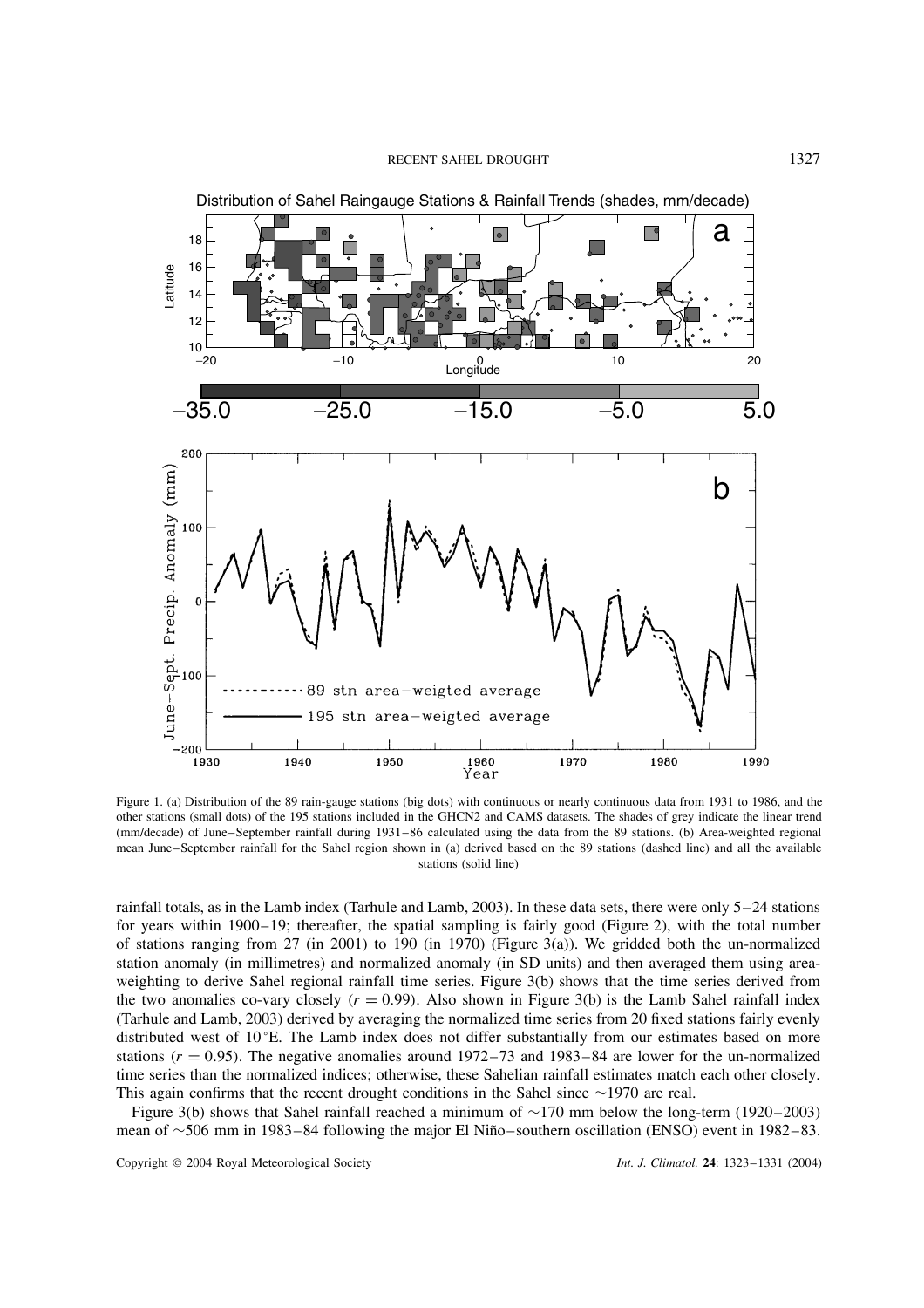

Figure 2. Distributions of Sahelian rain-gauge stations with April–October rainfall data for (a) 1921, (b) 1951, (c) 1971, (d) 1991, and (e) 2003. The number on the upper-right corner is the total number of stations shown in the panel

Since then it has recovered somewhat, but the mean of the last decade is still below the pre-1970 level *(*∼540 mm*)*, although it reached the pre-1970 mean in 1994, 1999 and 2003. The Palmer drought severity index, which accounts for the memory of soil moisture, shows that the Sahel is still experiencing drought conditions (Dai *et al*., in press). Another feature is that large multi-year oscillations appear to be more frequent and extreme after the late 1980s than previously. This might suggest that the region's climate has become more unstable and prone to droughts after the prolonged severe droughts from the early 1970s to late 1980s due to, for example, reduced water-holding capacity by soils and vegetation that would normally provide some smoothing or stabilizing effects (e.g. Charney, 1975; Trenberth and Guillemot, 1996).

As shown previously (e.g. Folland *et al*., 1986; Dai *et al*., 1997; Ward, 1998; Dai and Wigley, 2000), Sahel rainfall is significantly affected by ENSO. This is evident by the large negative anomalies during or following many strong El Niño years (e.g. 1925–26, 1940–41, 1972–73, 1982–83, 1986–87, 1991–92, and 1997–98), except for 1949 when it was a normal ENSO year. The association with the cold phase of ENSO is weak, however.

It is difficult to assess time-evolving uncertainties in the time series of Sahel rainfall formally, although small differences among the three different estimates in Figure 3(b) suggest that the uncertainties are relatively small. Although analyses derived from all available gauge observations yield smaller random errors than those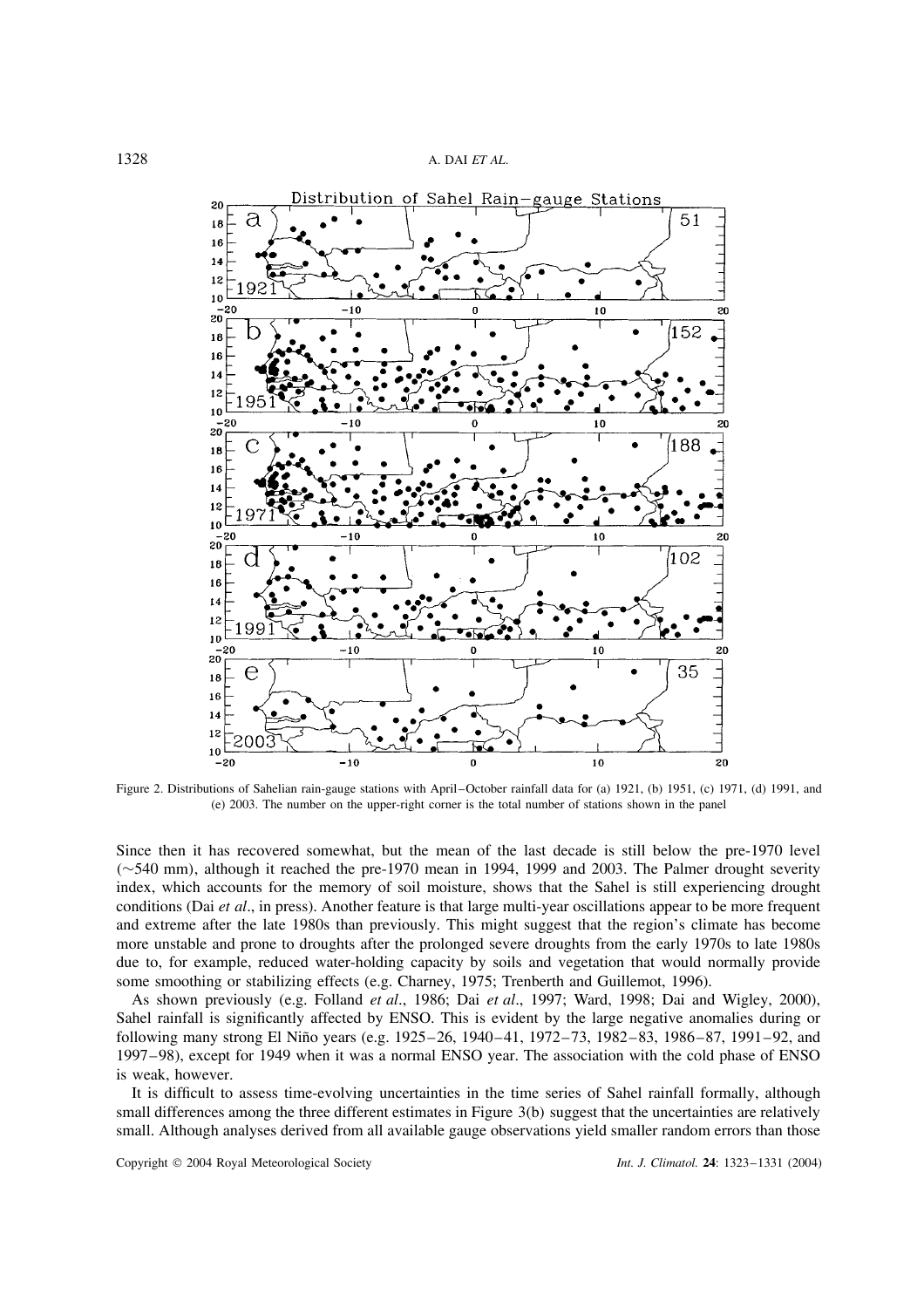

Figure 3. (a) Time series of total number of Sahelian rain-gauge stations with data for months April–October. (b) Time series of Sahel regional rainfall for April–October from 1920 to 2003 derived from by gridding station anomalies (solid line) and normalized station anomalies (short-dashed line) and then averaging them using area weighting. Also shown (long-dashed line) is the Lamb Sahel rainfall index for 1941–2001 derived from 20 fixed stations (Tarhule and Lamb, 2003)

based on a fixed station network, uncertainties arise when systematic differences in precipitation exist between stations with full temporal coverage and those with partial records. Utilization of an optimum-interpolationbased technique (e.g. Chen *et al*., 2002), which considers the statistical structure of the target field, is able to produce an analysis of precipitation with reduced uncertainty. An investigation is under way at NOAA/CPC to examine quantitatively the bias caused by gauge network changes and its influence on long-term trend assessments (Xie and Chen, 2004, personal communications).

## 4. CONCLUDING REMARKS

Using station rainfall data extracted from the GHCN2 and CAMS, we show that large decreasing rainfall trends were widespread in the Sahel from the late 1950s to the late 1980s; thereafter, Sahel rainfall has recovered somewhat through 2003, even though the drought conditions have not ended in the region. These results are consistent with many previous studies. We also found that large multi-year oscillations appear to be more frequent and extreme after the late 1980s than previously. Our comparisons of Sahel regional rainfall time series derived from a fixed subset of stations and from all available stations show that the decreasing trend in Sahel rainfall is not an artifact of changing station networks. The rainfall model used by Chappell and Agnew (2004) was ill-formulated, incorrectly applied, and its results were poorly interpreted, making their simulated rainfall time series irrelevant to Sahel regional rainfall. Consequently,

Copyright 2004 Royal Meteorological Society *Int. J. Climatol.* **24**: 1323–1331 (2004)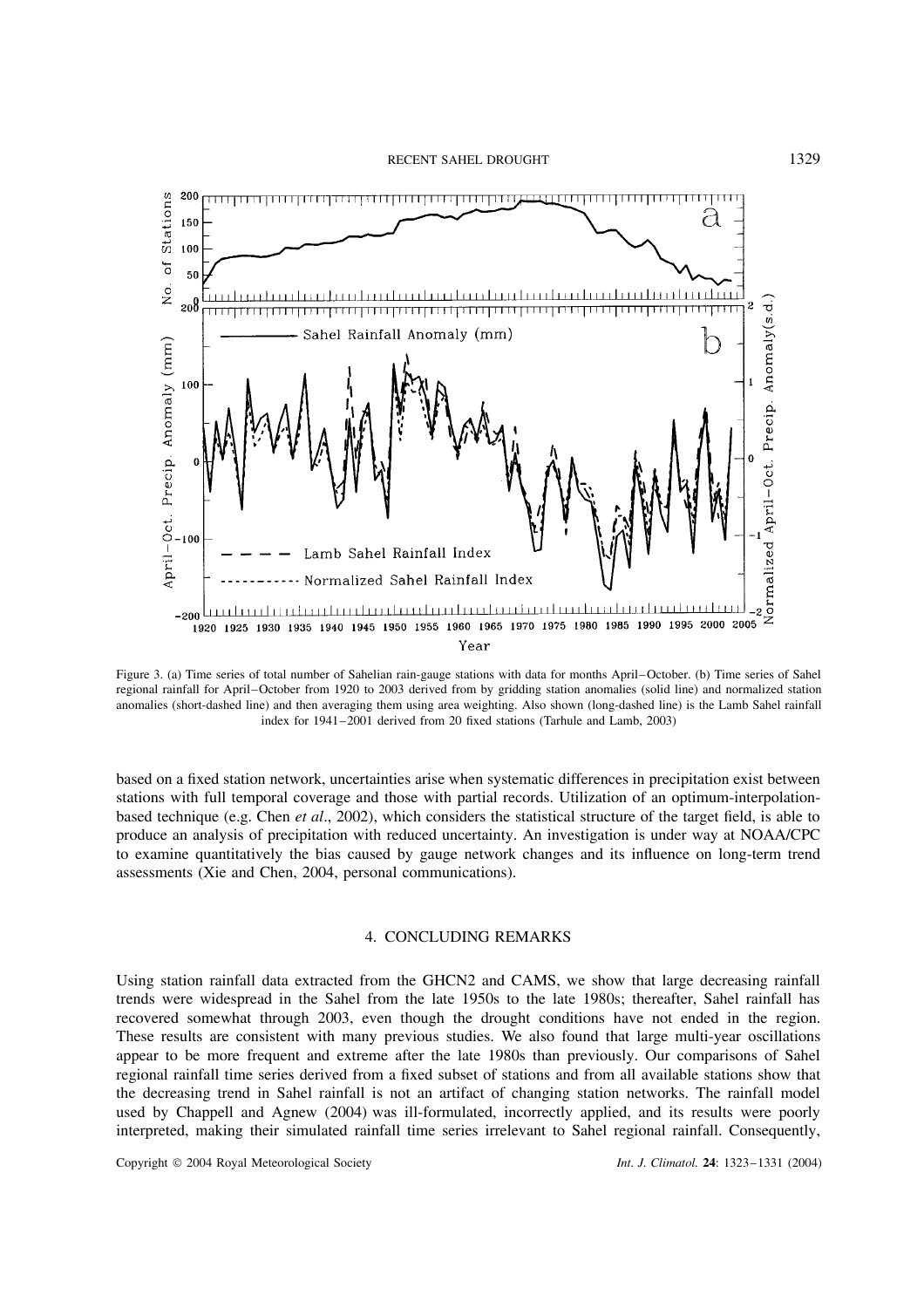the results of Chappell and Agnew (2004) are wrong and their conclusions and speculative implications are completely unfounded.

#### ACKNOWLEDGEMENTS

We thank Chris Folland and David Parker for their formal reviews, Joe Prospero for constructive discussions, Diane Portis for providing the Lamb index and Mingyue Chen for providing the CAMS data. A. Dai was partly supported by the NCAR Water Cycle Across Scales Initiative and NSF grant #ATM-0233568. Peter Lamb was partly supported by NOAA's Office of Global Programs.

The National Center for Atmospheric Research is sponsored by the US National Science Foundation.

#### **REFERENCES**

Chappell A, Agnew CT. 2004. Modelling climate change in West African Sahel rainfall (1931–90) as an artifact of changing station locations. *International Journal of Climatology* **24**: 547–554.

Charney JG. 1975. Dynamics of deserts and drought in the Sahel. *Quarterly Journal of the Royal Meteorological Society* **101**: 193–202. Chen M, Xie P, Janowiak JE, Arkin PA. 2002. Global land precipitation: a 50-yr monthly analysis based on gauge observations. *Journal of Hydrometeorology* **3**: 249–266.

Dai AG, Wigley TML. 2000. Global patterns of ENSO-induced precipitation. *Geophysical Research Letters* **27**: 1283–1286.

Dai A, Fung IY, Del Genio AD. 1997. Surface observed global land precipitation variations during 1900–88. *Journal of Climate* **10**: 2943–2962.

Dai A, Trenberth KE, Qian T. In press. A global data set of Palmer drought severity index for 1870–2002: relationship with soil moisture and effects of surface warming. *Journal of Hydrometeorology* [Available from http://www.cgd.ucar.edu/cas/adai/publication-dai.html.] Druyan LM, Hall TM. 1996. The sensitivity of African wave disturbances to remote forcing. *Journal of Applied Meteorology* **35**:

1100–1110. Folland CK, Palmer TN, Parker DE. 1986. Sahel rainfall and worldwide sea temperatures, 1901–85. *Nature* **320**: 602–607.

Folland CK, Rayner NA, Brown SJ, Smith TM, Shen SSP, Parker DE, Macadam I, Jones PD, Jones RN, Nicholls N, Sexton DMH. 2001. Global temperature change and its uncertainties since 1861. *Geophysical Research Letters* **28**: 2621–2624.

Giannini A, Saravanan R, Chang P. 2003. Oceanic forcing of Sahel rainfall on interannual to interdecadal time scales. *Science* **302**: 1027–1030.

Groisman P, Koknaeva VV, Belokrylova TA, Karl TR. 1991. Overcoming biases of precipitation measurement: a history of the USSR experience. *Bulletin of the American Meteorological Society* **72**: 1725–1733.

Hansen J, Lebedeff S. 1987. Global trends of measured surface air-temperature. *Journal of Geophysical Research–Atmospheres* **92**: 13–345–13-372.

Hulme M. 1992. Rainfall changes in Africa — 1931–1960 to 1961–1990. *International Journal of Climatology* **12**: 685–699.

Jones PD, Hulme M. 1996. Calculating regional climatic time series for temperature and precipitation: methods and illustrations. *International Journal of Climatology* **16**: 361–377.

Jones PD, Moberg A. 2003. Hemispheric and large-scale surface air temperature variations: an extensive revision and an update to 2001. *Journal of Climate* **16**: 206–223.

Jones PD, Raper SCB, Bradley RS, Diaz HF, Kelly PM, Wigley TML. 1986. Northern Hemisphere surface air temperature variations: 1851–1984. *Journal of Climate and Applied Meteorology* **25**: 161–179.

Katz RW, Glantz MH. 1986. Anatomy of a rainfall index. *Monthly Weather Review* **114**: 764–771.

Lamb PJ, Peppler RA. 1992. Further case studies of tropical Atlantic surface atmospheric and oceanic patterns associated with sub-Saharan drought. *Journal of Climate* **5**: 476–488.

L'Hôte Y, Mahé G, Somé B, Triboulet JP. 2002. Analysis of a Sahelian annual rainfall index from 1896 to 2000; the drought continues. *Hydrological Sciences Journal–Journal Des Sciences Hydrologiques* **47**: 563–572.

Mitchell Jr JM, Dzerdzeevskii B, Flohn H, Hofmeyr WL, Lamb HH, Rao KN, Wallén CC. 1966. Climatic change. WMO Technical Note No. 79, WMO, Geneva.

Mortimore MJ, Adams WM. 2001. Farmer adaptation, change and 'crisis' in the Sahel. *Global Environmental Change* **11**: 49–57.

New M, Todd M, Hulme M, Jones P. 2001. Precipitation measurements and trends in the twentieth century. *International Journal of Climatology* **21**: 1899–1922.

Nicholson S. 2000. Land surface processes and Sahel climate. *Reviews of Geophysics* **38**: 117–139.

Nicholson SE, Tucker CJ, Ba MB. 1998. Desertification, drought, and surface vegetation: an example from the West African Sahel. *Bulletin of the American Meteorological Society* **79**: 815–829.

Nicholson SE, Some B, Kone B. 2000. An analysis of recent rainfall conditions in West Africa, including the rainy seasons of the 1997 E1 Nino and the 1998 La Nina years. *Journal of Climate* **13**: 2628–2640.

Peterson TC, Vose RS. 1997. An overview of the Global Historical Climatology Network temperature database. *Bulletin of the American Meteorological Society* **78**: 2837–2849.

Prospero JM, Lamb PJ. 2003. African droughts and dust transport to the Caribbean: climate change implications. *Science* **302**:  $1024 - 1027$ .

Rowell DP, Folland CK, Maskell K, Ward M. 1995. Variability of summer rainfall over tropical North Africa (1906–92): observations and modelling. *Quarterly Journal of the Royal Meteorological Society* **121**: 669–704.

Tarhule A, Lamb PJ. 2003. Climate research and seasonal forecasting for West Africans: perceptions, dissemination, and use? *Bulletin of the American Meteorological Society* **84**: 1741–1759.

Copyright 2004 Royal Meteorological Society *Int. J. Climatol.* **24**: 1323–1331 (2004)